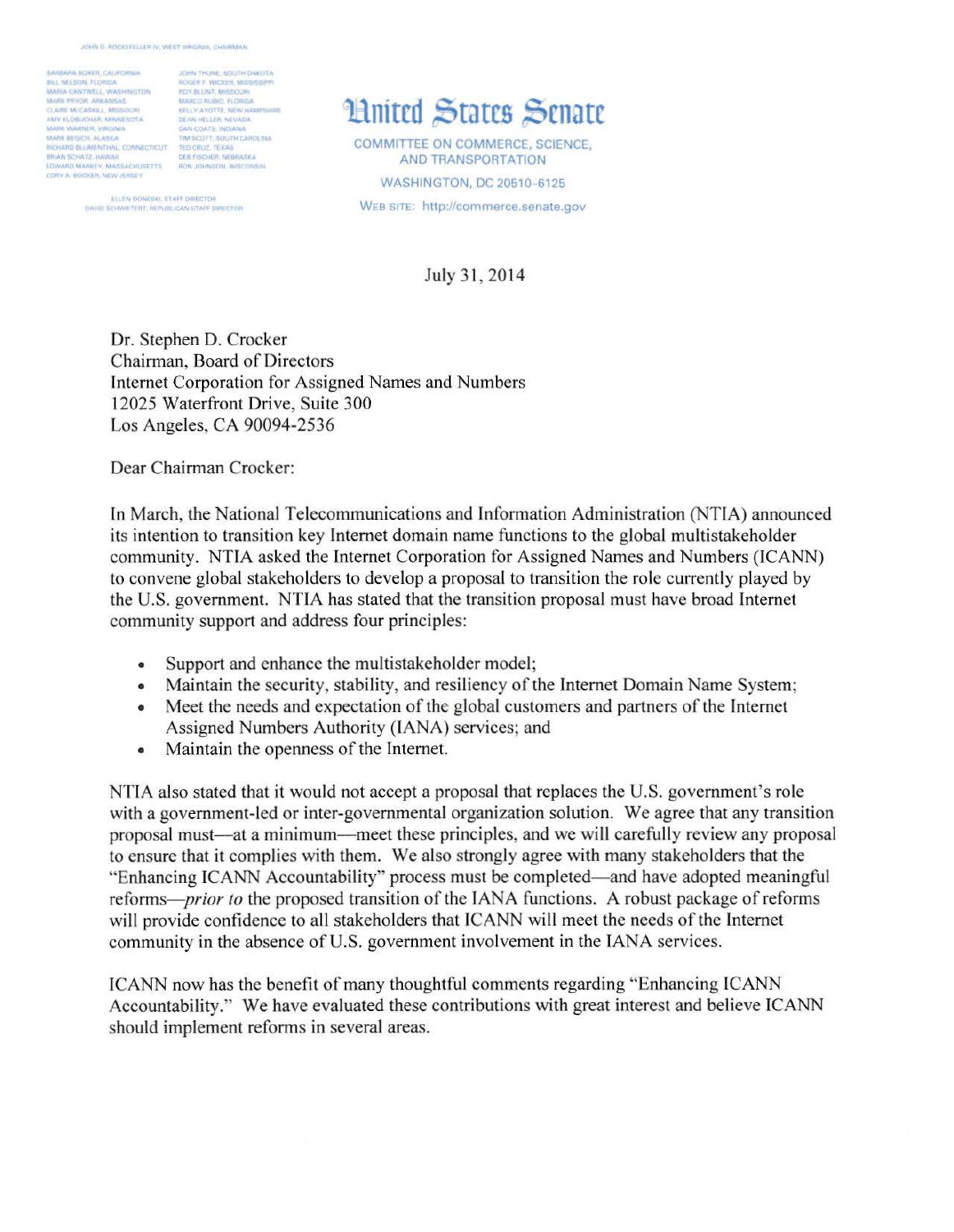First, ICANN must prevent governments from exercising undue influence over Internet governance. In April, we led 33 Senators in a letter to NTIA regarding the lANA transition. We wrote that "[r]eplacing NTIA's role with another governmental organization would be disastrous, and we would vigorously oppose such a plan." ICANN should reduce the chances of governments inappropriately inserting themselves into apolitical governance matters. Some ideas to accomplish this include: not pennitting representatives of governments to sit on ICANN's Board; limiting govemment participation to advisory roles, such as through the Govemmental Advisory Committee (GAC); and amending ICANN's bylaws only to allow receipt of GAC advice if that advice is proffered by consensus. The IANA transition should not provide an opportunity for governments to increase their influence.

Second, it is imperative in the absence of the Commerce Department contract that ICANN's policy development process continue to be separated from the technical lANA functions. Keeping these two roles distinctly separated, whether functionally or structurally, provides a safeguard against politicization of technical functions and would prevent concentration of power. There is broad Internet community support for the enduring separation of these two roles.

Third, ICANN can increase its accountability through adjustments to the required threshold for Board of Director decisions. As ICANN's autonomy possibly increases, the threshold for approving major decisions should be increased to four-fifths of all voting members, not just those present. The threshold for changing or replacing the bylaws should also be raised to fourfifths of all voting members. Such changes will ensure stability for all stakeholders and reinforce TCANN's consensus modeL

Fourth, the multistakeholder community must be given additional oversight tools. The multistakeholder community can only fulfill the oversight role currently played by the U.S. government if it has appropriate oversight mechanisms that impart sunlight on ICANN and improve stakeholder participation. For example, ICANN could be required to conduct an annual audit with an internationally recognized auditing finn. An Inspector General's (IG) office could be established at ICANN that is granted full access to the organization's finances, documents, and activities. The IG 's reports could be publicly available and not be subject to approval or editing by TCANN's officials or board. ICANN could establish an open disclosure process equivalent to the U.S. Freedom of Information Act. A Parliamentarian could also be created to advise the Internet community on ICANN processes to maximize stakeholder participation and oversight.

Fifth, ICANN should adopt an independent dispute resolution process to ensure that stakeholders' claims are adjudicated for matters relating to ICANN's operation. Meaningful reforms are needed in this area to provide confidence to the community that redress is possible when the Board or staff errs and the fairness of the process is called into question.

Lastly, ICANN's bylaws should be amended to make the Affirmation of Commitments obligations pennanent. The Affirmation, and in particular the periodic reviews by stakeholders, has improved ICANN. Currently, ICANN can terminate the Affirmation with 120 days' notice. ICANN's Board should agree not to terminate the Affirmation unless more than four-fifths of the Board vote to do so.